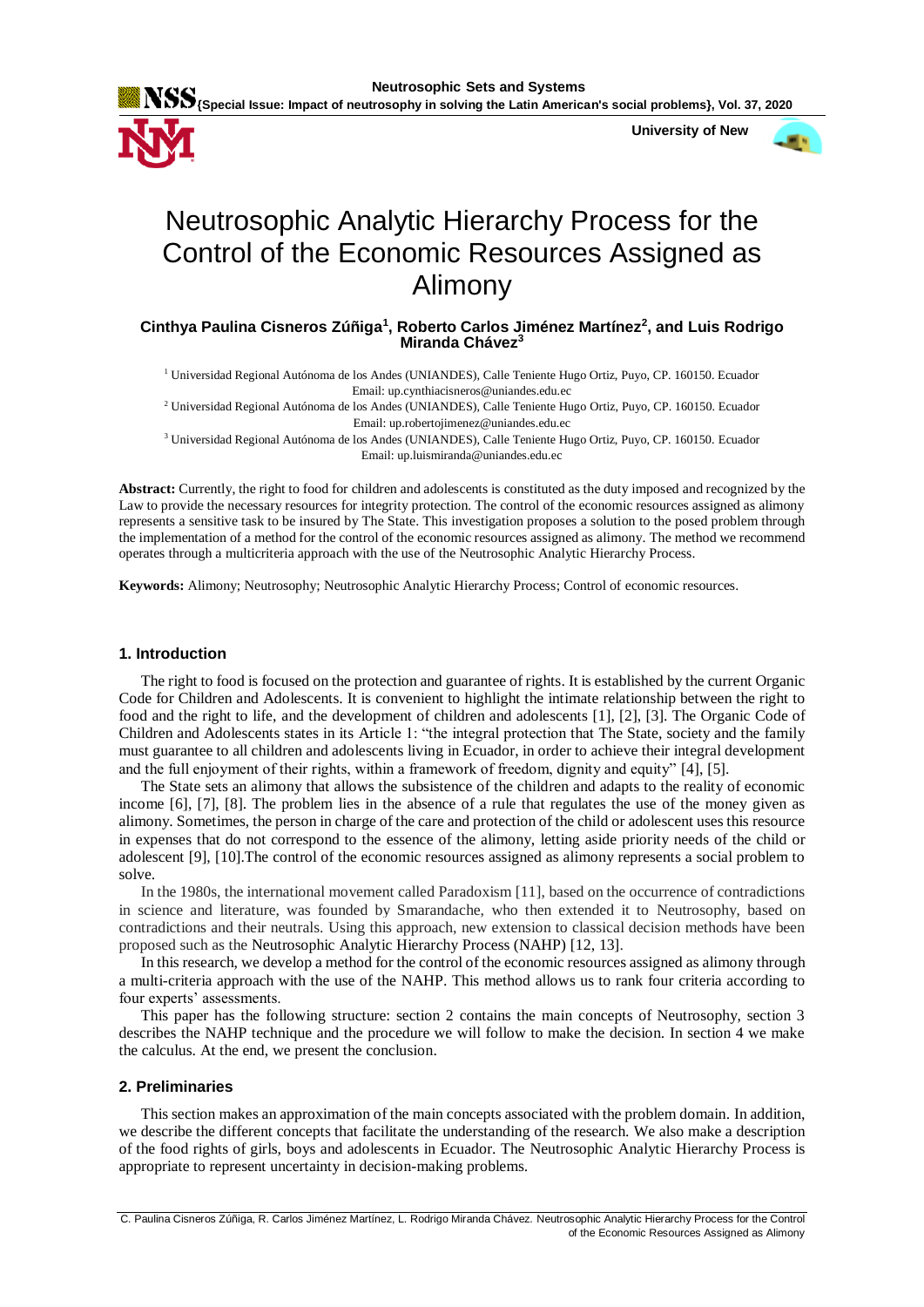*2.1 The Food Law of children and adolescents in Ecuador.*

# *The non-existence of a regulation to control the economic resources assigned as alimony, is opposed to the best interests of the child typified in article 11 of the Organic Code of Children and Adolescents [\[14\]](#page-7-0), [\[15\]](#page-7-1).*

The legal duty to provide food in Ecuador has been introduced many years ago, and at the moment in the Constitution of the Republic it is mentioned in its article 11, numeral 9 that the highest duty of The State is to respect and enforce the rights enshrined in the Constitution [\[16\]](#page-7-2), [\[17\]](#page-7-3). In accordance with this provision, it must be understood that the main duty of The State is to ensure respect for all rights, especially those in which priority care groups such as children and adolescents are involved. Those rights are in full accordance with the provisions of article 44 of the Constitution of the Republic of Ecuador that declares: "The State, society and the family will promote as a priority the integral development of children and adolescents, and will ensure the full exercise of their rights; the principle of their best interests will be met and their rights will prevail over that of other people".

## 2.2 The Neutrosophic Analytic Hierarchy Process

The Analytic Hierarchy Process (AHP) was proposed by Thomas Saaty in 1980 [\[18\]](#page-7-4). It is one of the most widespread methods to solve multi-criteria decision-making problems.

This technique models the problem that leads to the establishment of a hierarchy representative of the associated decision-making scheme [\[19,](#page-7-5) [20\]](#page-7-6). This hierarchy presents, at the upper level, the goal pursued in solving the problem and, at the lower level, the different alternatives from which a decision must be taken. The intermediate levels detail the set of criteria and attributes considered [\[21\]](#page-7-7), [\[22\]](#page-7-8).

AHP is a method that selects alternatives based on a series of criteria or hierarchical variables, which usually have contradictions between them. In this hierarchical structure, the final objective is at the highest level, and the criteria and sub-criteria at the lower levels. Figure 1 shows the hierarchical structure of AHP [\[23\]](#page-7-9), [\[24\]](#page-7-10).

In a typical hierarchy the highest level locates the decision making problem. The elements that affect decision-making are represented at the intermediate level. At the lowest level appear the decision options or alternatives [\[25\]](#page-7-11), [\[26\]](#page-7-12), [\[27\]](#page-7-13).



Figure 1. Scheme of a generic tree representing an Analytic Hierarchy Process.

Once the hierarchical structure is defined, the criteria of each group of the same hierarchical level are compared and the direct pairwise comparison of the alternatives with respect to the criteria of the lower level. For this, we used pairwise comparison matrices with a Fundamental Scale [\[28\]](#page-7-14).

C. Paulina Cisneros Zúñiga, R. Carlos Jiménez Martínez, L. Rodrigo Miranda Chávez. Neutrosophic Analytic Hierarchy Process for the Control of the Economic Resources Assigned as Alimony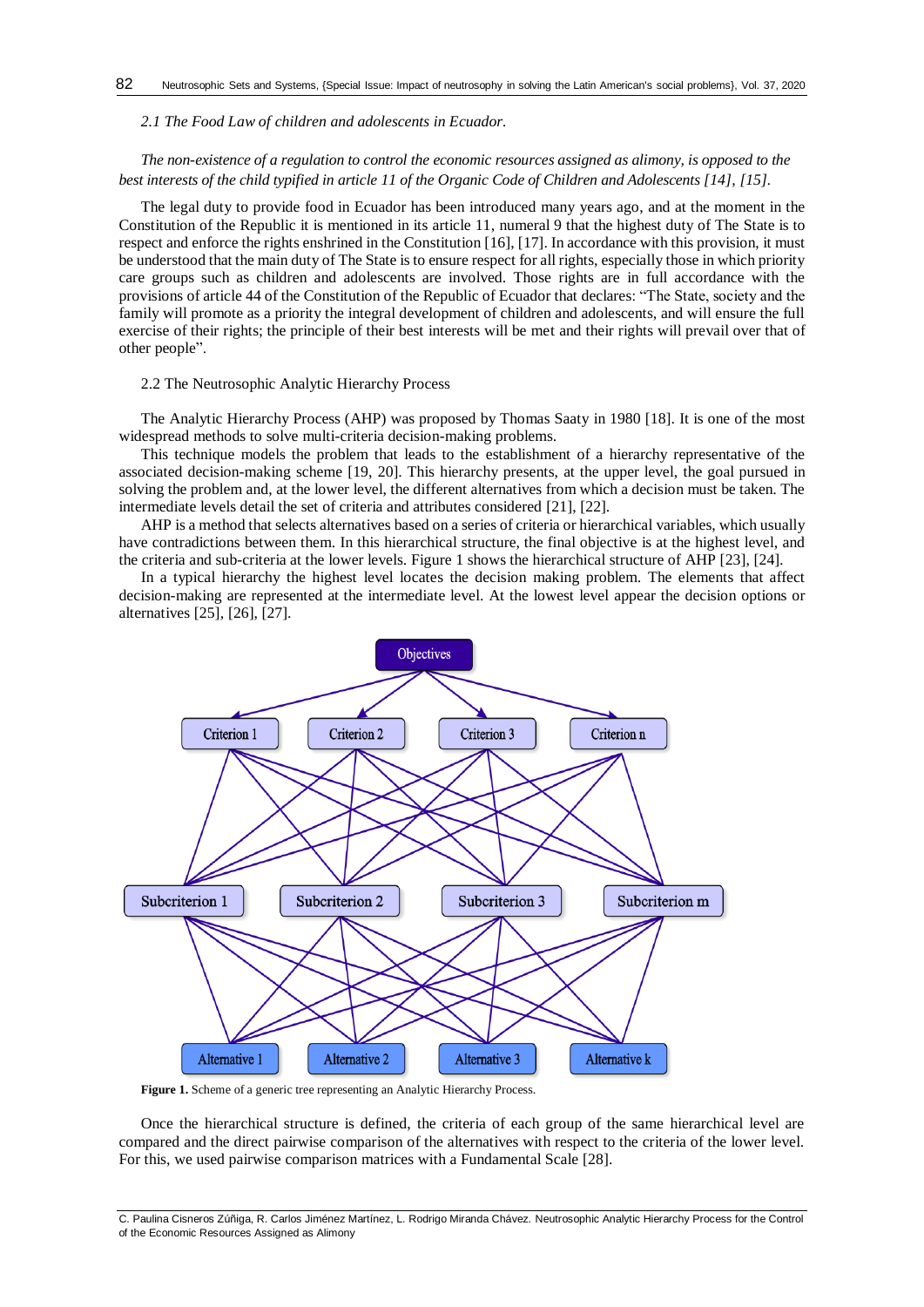The comparison of the different alternatives with respect to the criteria of the lower level of the hierarchical structure, such as the comparison of the different criteria of the same hierarchical level generates a square matrix, known as the decision matrix.

The Neutrosophic Analytic Hierarchy Process (NAHP) extends the AHP method to a neutrosophic environment [\[12\]](#page-6-11). Neutrosophic set does not only mean truth-membership and falsehood-membership but also considers indeterminacy which is very common in real life situations like the control of the economic resources assigned as alimony[\[13\]](#page-6-12). This method is based on the Single-Valued Neutrosophic (SVNN) number, the main definitions on Neutrosophy related to this concept are given below:

**Definition 1** [\[29\]](#page-7-15): The neutrosophic set N is characterized by three membership functions, which are the truth-membership function  $T_A$ , indeterminacy-membership function  $I_A$  and falsehood-membership function  $F_A$ , where U is the Universe of Discourse and  $\forall x \in U$ ,  $T_A(x)$ ,  $I_A(x)$ ,  $F_A(x) \subseteq ]\neg 0,1^+[$  and  $\neg 0 \le \inf T_A(x) +$  $inf I_A(x) + inf F_A(x) \leq sup T_A(x) + sup I_A(x) + sup I_{A}(x)$ 

Notice that according to the definition,  $T_A(x)$ ,  $I_A(x)$  and  $F_A(x)$  are real standard or non-standard subsets of [0, 1+] and hence,  $T_A(x)$ ,  $I_A(x)$  and  $F_A(x)$  can be subintervals of [0, 1]. 0 and 1<sup>+</sup> belong to the set of hyper-real numbers.

**Definition 2** [\[30\]](#page-7-16),[20]: The Single Valued Neutrosophic Set (SVNS) N over U is  $A = \{ \leq \}$  $x, T_A(x), I_A(x), F_A(x) > : x \in U$ , where  $T_A: U \to [0, 1]$ ,  $I_A: U \to [0, 1]$  and  $F_A: U \to [0, 1]$ .  $0 \le T_A(x) +$  $I_A(x) + F_A(x) \leq 3.$ 

The Single Valued Neutrosophic (SVN) number is represented by

 $N = (t, i, f)$ , such that  $0 \le t$ , i,  $f \le 1$  and  $0 \le t + i + f \le 3$ .

**Definition 3** ([\[31\]](#page-7-17)): The single valued triangular neutrosophic number,

 $\tilde{a} = \langle (a_1, a_2, a_3); \alpha_{\tilde{a}}, \beta_{\tilde{a}}, \gamma_{\tilde{a}} \rangle$ , is a neutrosophic set on ℝ, whose truth, indeterminacy and falsehood membership functions are defined as follows:

$$
T_{\tilde{a}}(x) = \begin{cases} \alpha_{\tilde{a}(\frac{x-a_1}{a_2-a_1}),} & a_1 \leq x \leq a_2\\ \alpha_{\tilde{a},} & x = a_2\\ \alpha_{\tilde{a}(\frac{a_3-x}{a_3-a_2}),} & a_2 < x \leq a_3\\ 0, & \text{otherwise} \end{cases} \tag{1}
$$

 $I_{\tilde{a}}(x)$ 

$$
= \begin{cases} \n\frac{(a_2 - x + \beta_3(x - a_1))}{a_2 - a_1}, & a_1 \leq x \leq a_2 \\
\beta_3, & x = a_2\n\end{cases}
$$
\n(2)\n
$$
\frac{(x - a_2 + \beta_3(a_3 - x))}{a_3 - a_2}, \quad a_2 < x \leq a_3
$$
\notherwise

 $F_{\tilde{a}}(x)$ 

$$
= \begin{cases} \n\frac{(a_2 - x + \gamma_{\tilde{a}}(x - a_1))}{a_2 - a_1}, & a_1 \le x \le a_2 \\
\gamma_{\tilde{a}} & x = a_2\n\end{cases}
$$
\n(3)\n
$$
\frac{(x - a_2 + \gamma_{\tilde{a}}(a_3 - x))}{a_3 - a_2}, \quad a_2 < x \le a_3
$$
\notherwise

Where  $\alpha_{\tilde{a}}, \beta_{\tilde{a}}, \gamma_{\tilde{a}} \in [0, 1], \quad a_1, a_2, a_3 \in \mathbb{R}$  and  $a_1 \leq a_2 \leq a_3$ . **Definition 3** [\[32\]](#page-7-18): Given  $\tilde{a} = \langle (a_1, a_2, a_3); \alpha_{\tilde{a}}, \beta_{\tilde{a}}, \gamma_{\tilde{a}} \rangle$  and  $\tilde{b} = \langle (b_1, b_2, b_3); \alpha_{\tilde{b}}, \beta_{\tilde{b}}, \gamma_{\tilde{b}} \rangle$  two singlevalued triangular neutrosophic numbers and  $\lambda$  any non-null number in the real line. Then, the following operations are defined:

Addition:  $\tilde{a} + \tilde{b} = \langle (a_1 + b_1, a_2 + b_2, a_3 + b_3); \alpha_{\tilde{a}} \wedge \alpha_{\tilde{b}}, \beta_{\tilde{a}} \vee \beta_{\tilde{b}}, \gamma_{\tilde{a}} \vee \gamma_{\tilde{b}} \rangle$ Subtraction:  $\tilde{a} - \tilde{b} = \langle (a_1 - b_3, a_2 - b_2, a_3 - b_1), \alpha_{\tilde{a}} \wedge \alpha_{\tilde{b}}, \beta_{\tilde{a}} \vee \beta_{\tilde{b}}, \gamma_{\tilde{a}} \vee \gamma_{\tilde{b}} \rangle$ Inversion:  $\tilde{a}^{-1} = \langle (a_3^{-1}, a_2^{-1}, a_1^{-1}); \alpha_{\tilde{a}}, \beta_{\tilde{a}}, \gamma_{\tilde{a}} \rangle$ , where  $a_1, a_2, a_3 \neq 0$ . Multiplication by a scalar number:

$$
\lambda \tilde{a} = \begin{cases}\n\langle (\lambda a_1, \lambda a_2, \lambda a_3); \alpha_{\tilde{a}}, \beta_{\tilde{a}}, \gamma_{\tilde{a}} \rangle, & \lambda > 0 \\
\langle (\lambda a_3, \lambda a_2, \lambda a_1); \alpha_{\tilde{a}}, \beta_{\tilde{a}}, \gamma_{\tilde{a}} \rangle, & \lambda < 0\n\end{cases}
$$

Division of two triangular neutrosophic numbers:

C. Paulina Cisneros Zúñiga, R. Carlos Jiménez Martínez, L. Rodrigo Miranda Chávez. Neutrosophic Analytic Hierarchy Process for the Control of the Economic Resources Assigned as Alimony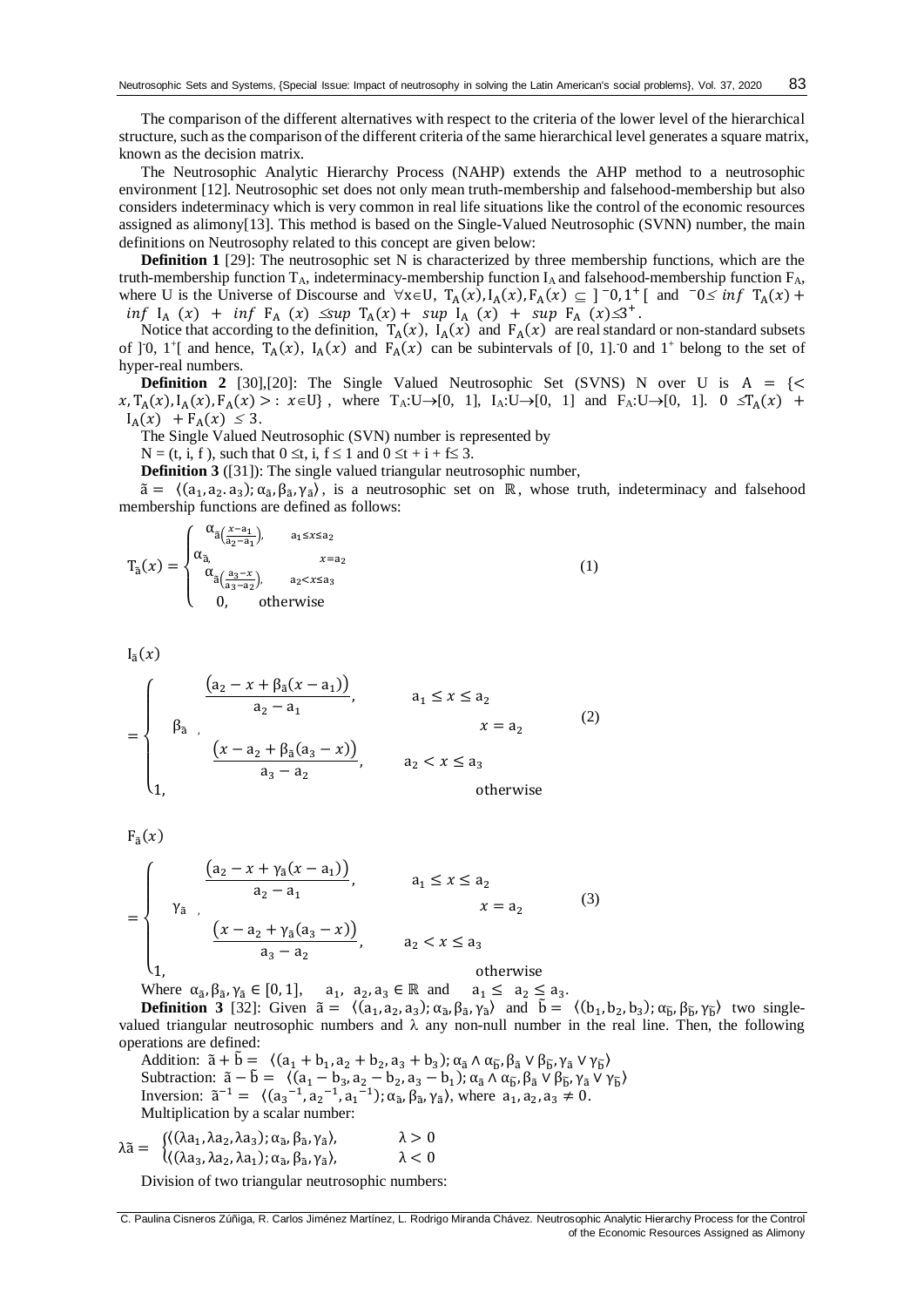$$
\frac{\tilde{a}}{\tilde{b}}=\sqrt{\langle\!\!\langle\frac{a_1}{b_3},\frac{a_2}{b_2},\frac{a_3}{b_1}\!\!\rangle;\alpha_{\tilde{a}}\wedge\alpha_{\tilde{b}},\beta_{\tilde{a}}\vee\beta_{\tilde{b}},\gamma_{\tilde{a}}\vee\gamma_{\tilde{b}}\rangle,a_3>0\ \ \text{and}\ \ b_3>0}{\langle\!\!\langle\frac{a_3}{b_3},\frac{a_2}{b_2},\frac{a_1}{b_1}\!\!\rangle;\alpha_{\tilde{a}}\wedge\alpha_{\tilde{b}},\beta_{\tilde{a}}\vee\beta_{\tilde{b}},\gamma_{\tilde{a}}\vee\gamma_{\tilde{b}}\rangle,a_3<0\ \ \text{and}\ \ b_3>0}{\langle\!\!\langle\frac{a_3}{b_1},\frac{a_2}{b_2},\frac{a_1}{b_3}\!\!\rangle;\alpha_{\tilde{a}}\wedge\alpha_{\tilde{b}},\beta_{\tilde{a}}\vee\beta_{\tilde{b}},\gamma_{\tilde{a}}\vee\beta_{\tilde{b}}\rangle,a_3<0\ \ \text{and}\ \ b_3<0}
$$

Multiplication of two triangular neutrosophic numbers:

$$
\tilde{a}\tilde{b}=\begin{cases} \langle (a_1b_1,a_2b_2,a_3b_3); \alpha_{\tilde{a}}\wedge\alpha_{\tilde{b}},\beta_{\tilde{a}}\vee\beta_{\tilde{b}},\gamma_{\tilde{a}}\vee\gamma_{\tilde{b}}\rangle, & a_3>0 \ and \ b_3>0 \\ \langle (a_1b_3,a_2b_2,a_3b_1); \alpha_{\tilde{a}}\wedge\alpha_{\tilde{b}}, \beta_{\tilde{a}}\vee\beta_{\tilde{b}}, \gamma_{\tilde{a}}\vee\gamma_{\tilde{b}}\rangle, & a_3<0 \ and \ b_3>0 \\ \langle (a_3b_3,a_2b_2,a_1b_1); \alpha_{\tilde{a}}\wedge\alpha_{\tilde{b}}, \beta_{\tilde{a}}\vee\beta_{\tilde{b}}, \gamma_{\tilde{a}}\vee\gamma_{\tilde{b}}\rangle, & a_3<0 \ and \ b_3<0 \end{cases}
$$

Where  $\Lambda$  is a t-norm and  $\vee$  is a t-conorm.

#### **3. Proposal of a method for the control of the economic resources assigned as alimony**

The method is structured in three stages: input, processing and output of information. The input stage feeds the method selection criteria, subsequently; in the processing stage the multi-criteria evaluation is implemented. The output stage visualizes the inference proposed by the method as a result of the evaluation process. The method operates based on a Neutrosophic Analytic Hierarchy Process. Figure 2 shows the general structure of the proposed method.



Figure 2. General structure of the proposed method.

Once the evaluation criteria have been identified, the method performs a process of comparison between criteria[\[33\]](#page-7-19), [\[33\]](#page-7-19). The levels of importance or weights associated with each criteria are established [\[34-36\]](#page-7-20). They are estimated by means of pairwise comparisons between each criterion. This comparison is carried out using a scale, as expressed by the equation (1) [\[37\]](#page-7-21), [\[38\]](#page-7-22).

$$
S = \left\{ \frac{1}{9}, \frac{1}{8}, \frac{1}{7}, \frac{1}{6}, \frac{1}{5}, \frac{1}{4}, \frac{1}{3}, \frac{1}{2}, 1, 2, 3, 4, 5, 6, 7, 8, 9 \right\}
$$
(1)

In the case of n attributes, the pairwise comparison of the element i with the element j is placed in the aij position of the matrix A of pairwise comparisons, as shown in equation (2).

$$
\widetilde{A} = \begin{bmatrix} \widetilde{1} & \widetilde{a}_{12} & \cdots & \widetilde{a}_{1n} \\ \vdots & \ddots & \vdots \\ \widetilde{a}_{n1} & \widetilde{a}_{n2} & \cdots & \widetilde{1} \end{bmatrix}
$$
\n(2)

The reciprocal values of these comparisons are obtained from the comparison process [\[39\]](#page-7-23). The values obtained are placed in the aji position of A, in order to preserve the consistency of the judgment [\[40-42\]](#page-7-24). The decision process must compare the relative importance of an element with respect to a second, using the 9 point scale shown in table 1.

Matrix  $\tilde{A}$  must satisfy the condition  $\tilde{a}_{ji} = \tilde{a}_{ij}^{-1}$ , based on the operator of aggregation for converting neutrosophic triangular numbers into crisp numbers, there are two indexes defined in [\[43\]](#page-8-0), they are the so-called score and accuracy indexes, respectively, see Equations 5 and 6:

$$
S(\tilde{a}) = \frac{1}{8} [a_1 + a_2 + a_3](2 + \alpha_{\tilde{a}} - \beta_{\tilde{a}} - \gamma_{\tilde{a}})
$$
(3)  

$$
A(\tilde{a}) = \frac{1}{8} [a_1 + a_2 + a_3](2 + \alpha_{\tilde{a}} - \beta_{\tilde{a}} + \gamma_{\tilde{a}})
$$
(4)

C. Paulina Cisneros Zúñiga, R. Carlos Jiménez Martínez, L. Rodrigo Miranda Chávez. Neutrosophic Analytic Hierarchy Process for the Control of the Economic Resources Assigned as Alimony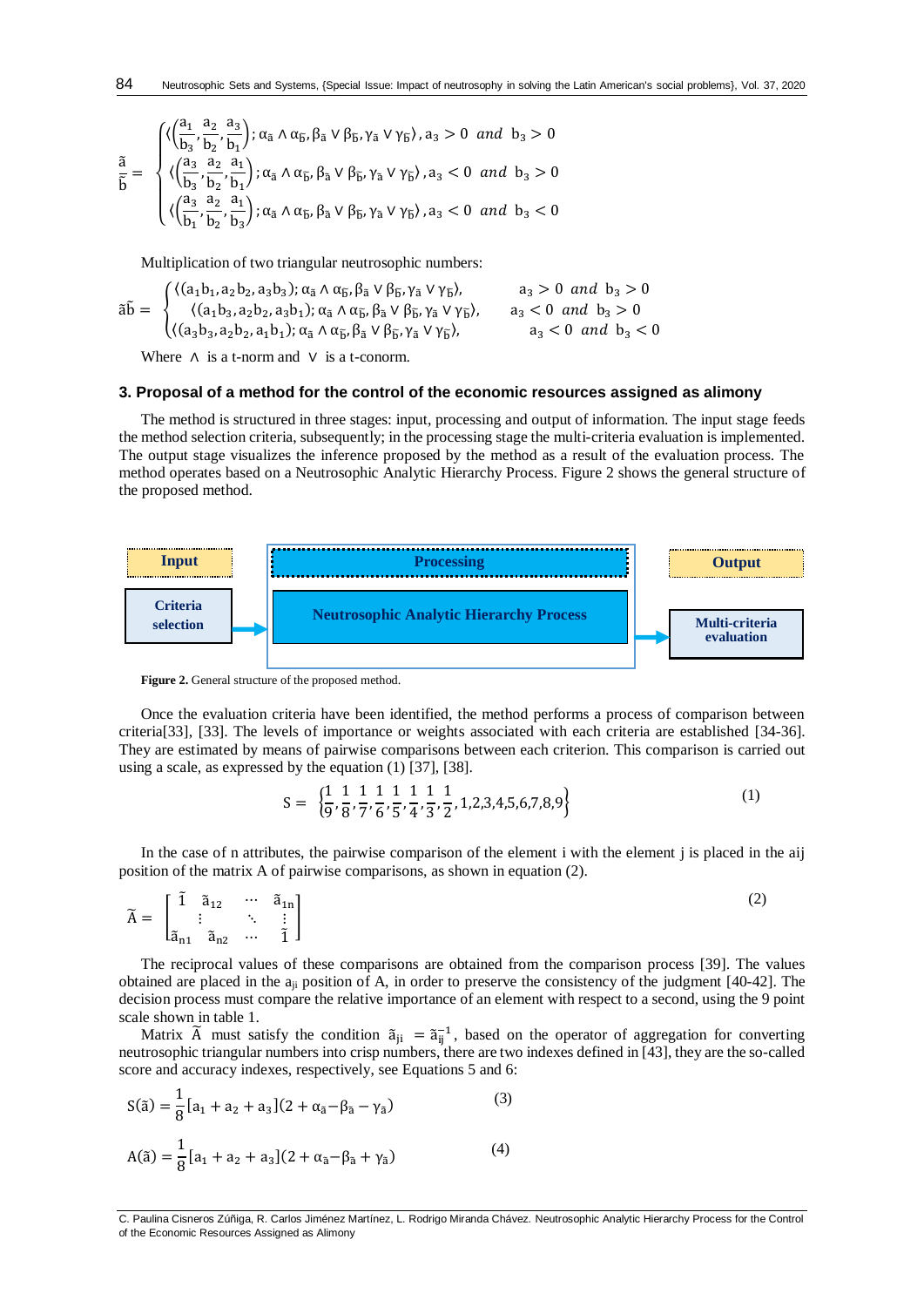For item 1 that was rated with strong dominance over item 2, this relationship is expressed as a result in position  $a_{12}$ , by placing a 5 in that position and reciprocally in  $a_{21}$  we placed a 1/5.

| <b>Saaty scale</b> | <b>Definition</b>                        | <b>Neutrosophic Triangular Scale</b>                      |
|--------------------|------------------------------------------|-----------------------------------------------------------|
|                    | Equally influential                      | $\tilde{1} = \langle (1,1,1); 0.50, 0.50, 0.50 \rangle$   |
|                    | Slightly influential                     | $\tilde{3} = \langle (2,3,4); 0.30, 0.75, 0.70 \rangle$   |
|                    | Strongly influential                     | $\tilde{5} = \langle (4, 5, 6); 0.80, 0.15, 0.20 \rangle$ |
|                    | Very strongly influential                | $\tilde{7} = \langle (6, 7, 8), 0.90, 0.10, 0.10 \rangle$ |
| 9                  | Absolutely influential                   | $\tilde{9} = \langle (9, 9, 9); 1.00, 1.00, 1.00 \rangle$ |
| 2, 4, 6, 8         | Sporadic values between two close scales | $\tilde{2} = \langle (1, 2, 3); 0.40, 0.65, 0.60 \rangle$ |
|                    |                                          | $\tilde{4} = \langle (3,4,5); 0.60, 0.35, 0.40 \rangle$   |
|                    |                                          | $\tilde{6} = \langle (5, 6, 7); 0.70, 0.25, 0.30 \rangle$ |
|                    |                                          | $\tilde{8} = \langle (7,8,9); 0.85, 0.10, 0.15 \rangle$   |

**Table 1.** Saaty's scale translated into a neutrosophic triangular scale.

On the other hand, Saaty established that Consistency Index (CI) should depend on  $\lambda$ max, the maximum Eigenvalue of the matrix. He defined the equation

$$
CI = \frac{\lambda_{\text{max}} - n}{n - 1} \tag{5}
$$

where n is the order of the matrix. Additionally, he defined the Consistency Ratio (CR) through equation  $CR = CI/RI$ , where RI is given in Table 2.

| $\cdot$                               |  |      |  |                          |   |             |      |
|---------------------------------------|--|------|--|--------------------------|---|-------------|------|
| Order (n) $1 \t2 \t3 \t4 \t5 \t6 \t7$ |  |      |  |                          | 8 | $\mathbf Q$ | 10   |
|                                       |  |      |  |                          |   |             |      |
|                                       |  |      |  |                          |   |             |      |
| RI                                    |  | 0.52 |  | 0.89 1.11 1.25 1.35 1.40 |   | 1.45        | 1.49 |
|                                       |  |      |  |                          |   |             |      |

**Table 2.** RI associated to every order

If CR≤0.1 we can consider that experts' evaluation is sufficiently consistent and hence we can proceed to use AHP [\[44-46\]](#page-8-1).

AHP aims to score criteria, sub-criteria and alternatives, and to rank every alternative according to these scores [\[33,](#page-7-19) [47\]](#page-8-2). For more details about this technique [\[27\]](#page-7-13), [\[34\]](#page-7-20), [\[36\]](#page-7-25) can be consulted.

AHP can also be used in group assessment. In such a case, the final value is calculated by the weighted geometric mean, see Equations 5 and 6.

$$
\overline{x} = \left(\prod_{i=1}^{n} x_i^{w_i}\right)^{1/\sum_{i=1}^{n} w_i}
$$
 (6)

If expert's weights sum up one, i.e.  $\sum_{i=1}^{n} w_i = 1$ ., Equation 5 converts to Equation 6,

$$
\overline{\mathbf{x}} = \prod_{i=1}^{n} \mathbf{x}_i^{w_i} \tag{7}
$$

4. Implementation of the method for the control of the economic resources assigned as alimony The main elements on which the implementation is based are described below.

To obtain the information, the proposed method uses a multi-expert multi-criteria approach.

In this step, the group of experts involved in the decision-making problem participates as defined below:

 $E = \{e_1, e_2, e_3, e_4\}$ 

The set of criteria that characterize the control of the economic resources assigned as alimony in the decision-making problem is identified so that:

 $C = \{c_1, c_2, \ldots, c_m\}, m \geq 2, \forall c_m \notin \emptyset, 1 \leq m \leq i$ 

As a result, the proposed evaluation criteria are:

 $c_1$ : The sustenance is guaranteed in favor of the pensioner.

 $c_2$ : Minimum accommodation conditions are guaranteed.

 $c_3$ : At least socially appropriate clothing is guaranteed.

 $c_4$ : An adequate education is guaranteed.

C. Paulina Cisneros Zúñiga, R. Carlos Jiménez Martínez, L. Rodrigo Miranda Chávez. Neutrosophic Analytic Hierarchy Process for the Control of the Economic Resources Assigned as Alimony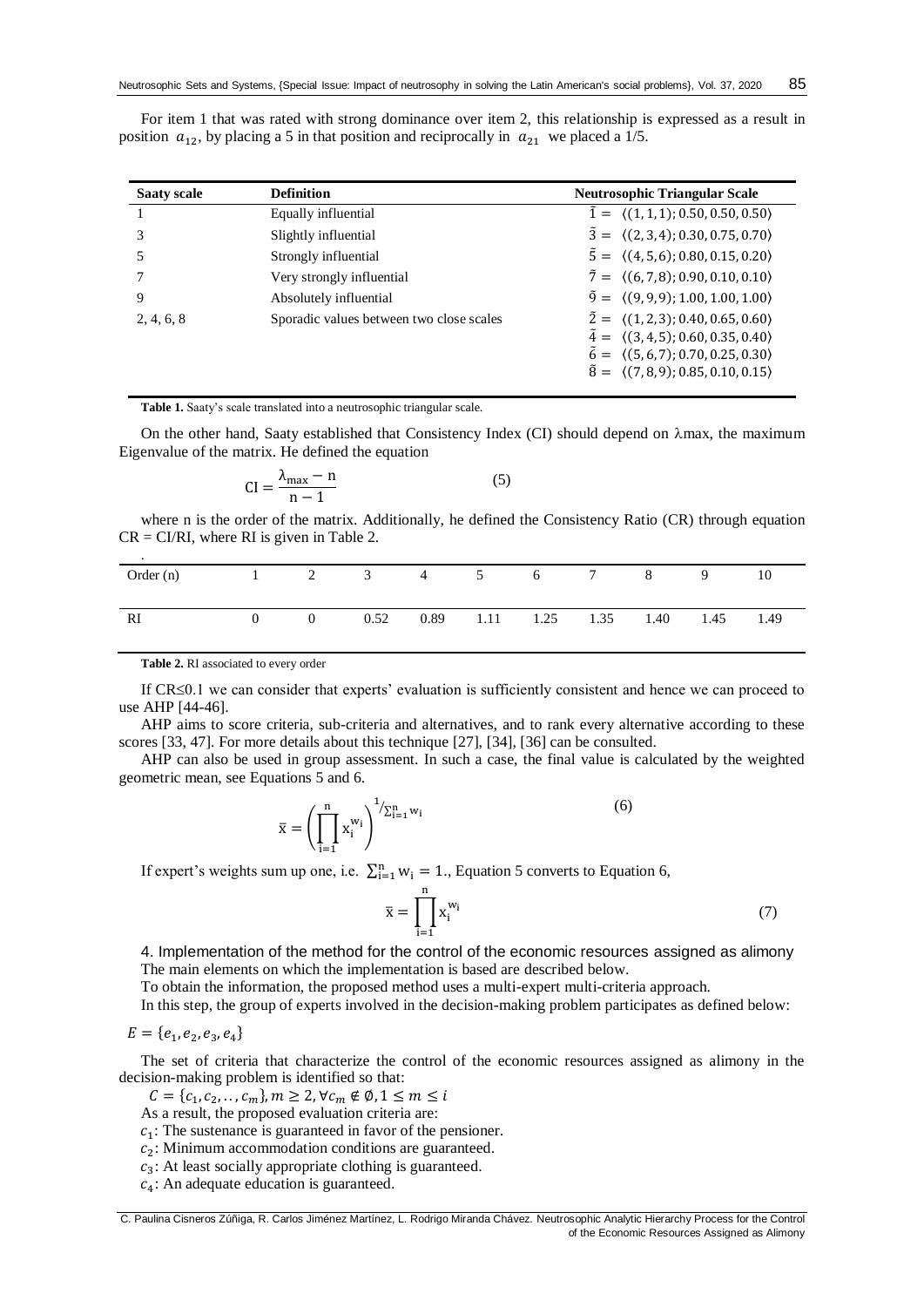The evaluation process is described below:

The four matrices are obtained in pairs corresponding to the criteria of each expert who intervened in the process. The matrices obtained are summarized in Tables 3, 4, 5 and 6. Note that the values are expressed in correspondence with the scale given in Table 1, using linguistic values. We make reference to the number assigned to the criterion and not to the description in words.

| Criteria        | $c_{1}$                    | $\mathfrak{c}_2$ | $c_{\rm a}$    | $\boldsymbol{c_4}$ |
|-----------------|----------------------------|------------------|----------------|--------------------|
| $\mathcal{C}_1$ |                            | ◠                |                |                    |
| c <sub>2</sub>  | $\tilde{z}$ -1             |                  | ñ              | ñ                  |
| $c_3$           | $\tilde{\varsigma}$ -1     | $\tilde{3}^{-1}$ |                |                    |
| $c_4$           | $\widetilde{\varsigma}$ -1 | $\tilde{z}$ -1   | $\tilde{2}$ -1 |                    |

**Table 3**. Matrix resulting from the comparison of the criteria given by expert  $e_1$ .

The weight vector of the criteria is:

|                | Where $CR = 0.016680$ . |         | $W_F =$          | 0.554805<br>$\begin{array}{c} 0.240180 \\ 0.117195 \end{array}$<br>0.087820 |  |
|----------------|-------------------------|---------|------------------|-----------------------------------------------------------------------------|--|
| Criteria       | c <sub>1</sub>          | $c_{2}$ | $c_3$            | $c_4$                                                                       |  |
| c <sub>1</sub> |                         | วิ      | $\tilde{7}^{-1}$ | $\tilde{5}^{-1}$                                                            |  |
| c <sub>2</sub> | $\tilde{z}^{-1}$        | ĩ       | $\tilde{q}-1$    | $\tilde{q}$ –1                                                              |  |
| $c_3$          | ñ                       | õ       | ĩ                | $\tilde{2}^{-1}$                                                            |  |
| c <sub>4</sub> | ξ                       | ã       | ñ                |                                                                             |  |
|                |                         |         |                  |                                                                             |  |

**Table 4**. Matrix resulting from the comparison of the criteria given by expert  $e_2$ .

The weight vector of the criteria is:

0.167695

]

| Where $CR = 0.039495$ . |                  |                  |             |                        |  |  |
|-------------------------|------------------|------------------|-------------|------------------------|--|--|
| <b>Criteria</b>         | $c_{1}$          | $\mathfrak{c}_2$ | $c_{\rm a}$ | $c_4$                  |  |  |
| $c_{1}$                 |                  | ã                | ñ           | ξ−1                    |  |  |
| c <sub>2</sub>          | $\tilde{z}^{-1}$ |                  | Ĩ.          | $\tilde{\varsigma}$ -1 |  |  |
| $c_3$                   | $\tilde{2}^{-1}$ | $\tilde{z}^{-1}$ |             | $\tilde{7} - 1$        |  |  |
| $c_4$                   |                  |                  |             |                        |  |  |

**Table 5**. Matrix resulting from the comparison of the criteria given by expert  $e_3$ .

The weight vector of the criteria is defined as:

|                                     |                  |                  | $W_F =$          | $\left  \begin{smallmatrix} 0.120590 \ 0.071251 \end{smallmatrix} \right $ |
|-------------------------------------|------------------|------------------|------------------|----------------------------------------------------------------------------|
|                                     |                  |                  |                  | l0.640464J                                                                 |
| Where $CR = 0.069705$ .<br>Criteria | c <sub>1</sub>   | $c_{2}$          | $c_3$            | $c_4$                                                                      |
| $c_{1}$                             |                  |                  | う                |                                                                            |
| c <sub>2</sub>                      | $\tilde{4}^{-1}$ | ĩ                | $\tilde{2}$      | Ĩ.                                                                         |
| $c_3$                               | $\tilde{2}^{-1}$ | $\tilde{2}^{-1}$ | ĩ                | Ž.                                                                         |
| c <sub>4</sub>                      | $\tilde{a}^{-1}$ | $\tilde{2}$ -1   | $\tilde{2}^{-1}$ | ĩ                                                                          |

**Table 6**. Matrix resulting from the comparison of the criteria given by expert  $e_4$ .

C. Paulina Cisneros Zúñiga, R. Carlos Jiménez Martínez, L. Rodrigo Miranda Chávez. Neutrosophic Analytic Hierarchy Process for the Control of the Economic Resources Assigned as Alimony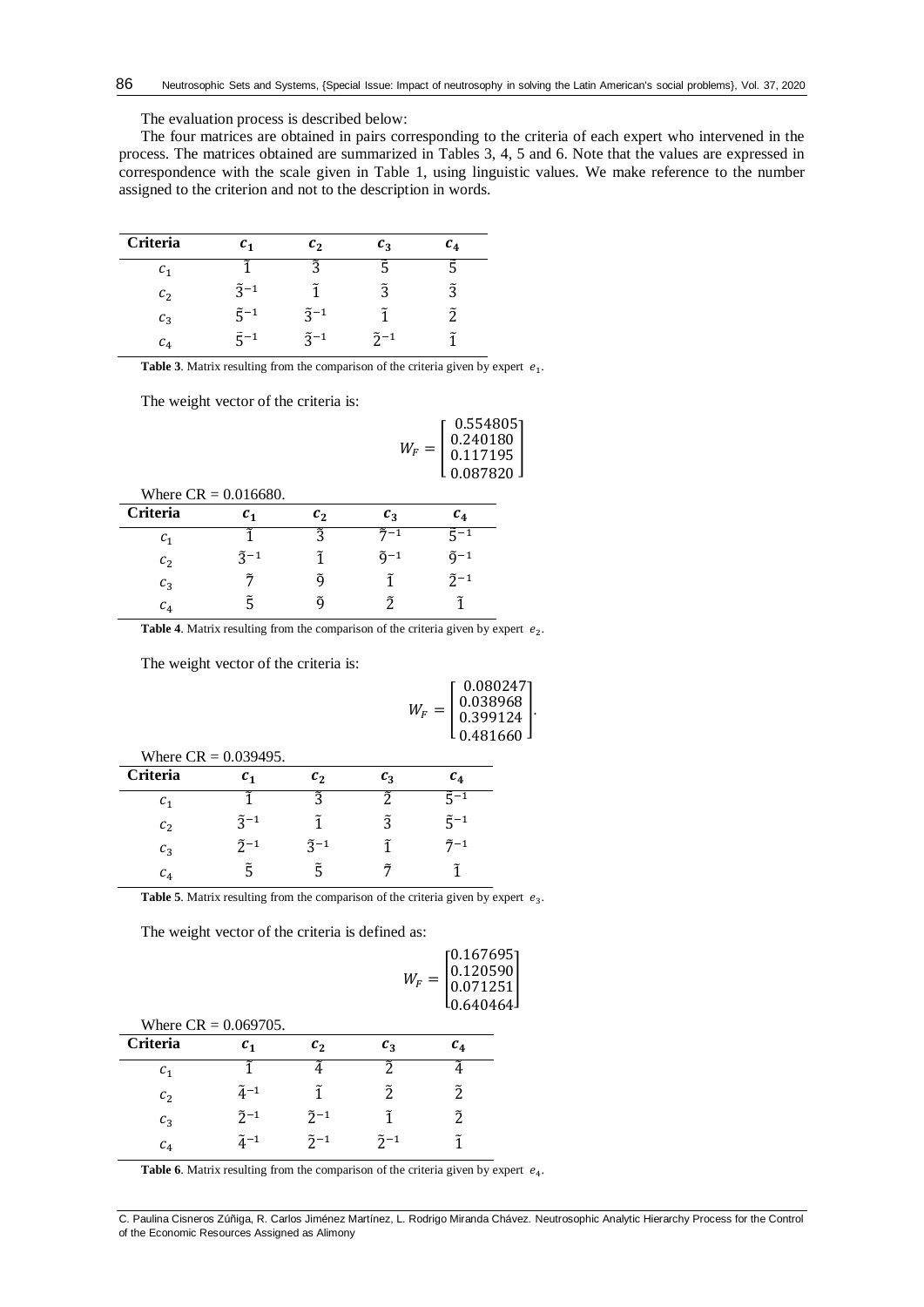The weight vector of the criteria is:

$$
\overline{W}_F = \begin{bmatrix} 0.32187 \\ 0.16259 \\ 0.20867 \\ 0.30688 \end{bmatrix}
$$

Table 5 summarizes the priority vector of the four criteria by using the geometric mean with weights  $w_i =$ ¼, see Equation 10, and later it was normalized. The results are shown in Table 7.

| Criterion                           | priority vector | Ranking |
|-------------------------------------|-----------------|---------|
| $c_{1}$                             | 0.32187         |         |
| c <sub>2</sub>                      | 0.16259         |         |
| $c_3$                               | 0.20867         |         |
| $\mathcal{C}_{\textit{\textbf{A}}}$ | 0.30688         |         |

**Table 7**. Criteria priority vectors and final order.

According to the results shown in Table 7, the criteria are ordered by priority level as follows:

 $c_1 > c_4 > c_2 > c_3$ . This means that the highest incidence is represented by the criterion "The sustenance" is guaranteed in favor of the pensioner".

## **Conclusions**

This investigation evaluated the control of the economic resources assigned as alimony. The research used the Neutrosophic Analytic Hierarchy Process technique. A group decision process approach is developed using mean as aggregation operator of individual assessments.

The research was applied for the evaluation of the control of the economic resources assigned as alimony. Criteria are prioritized and sorted based on group evaluation who determined to give more importance to "The sustenance is guaranteed in favor of the pensioner". Future work will concentrate on developing a consensus process and using linguistic information based on 2-tuples representation. The obtained result is useful for improving the performance of the assignment of alimony. To model with NAHP allowed us to include the indeterminacy, which is typical in every decision-making.

#### **References**

- <span id="page-6-0"></span>1. Peña, K., *Social movements, the state, and the making of food sovereignty in Ecuador.* Latin American Perspectives, 2016. **43**(1): p. 221-237.
- <span id="page-6-1"></span>2. Torres, I., *Policy windows for school-based health education about nutrition in Ecuador.* Health promotion international, 2017. **32**(2): p. 331-339.
- <span id="page-6-2"></span>3. Ecuatoriano, C.C., *Código Civil Ecuatoriano*. 2011, PICHINCHA: LEXIS.
- <span id="page-6-3"></span>4. Salmoral, G., K. Khatun, F. Llive, and C.M. Lopez, *Agricultural development in Ecuador: A compromise between water and food security?* Journal of Cleaner Production, 2018. **202**: p. 779-791.
- <span id="page-6-4"></span>5. Hidrobo, M., A. Peterman, and L. Heise, *The effect of cash, vouchers, and food transfers on intimate partner violence: evidence from a randomized experiment in Northern Ecuador.* American Economic Journal: Applied Economics, 2016. **8**(3): p. 284-303.
- <span id="page-6-5"></span>6. Sina, A., *The Constitutional Protection of the Right to Food in Bolivia and Ecuador*, in *Food Diversity Between Rights, Duties and Autonomies*. 2018, Springer. p. 265-275.
- <span id="page-6-6"></span>7. Mena-Vásconez, P., R. Boelens, and J. Vos, *Food or flowers? Contested transformations of community food security and water use priorities under new legal and market regimes in Ecuador's highlands.* Journal of Rural Studies, 2016. **44**: p. 227-238.
- <span id="page-6-7"></span>8. Peña, K., *State-led grassroots participation and Ecuador's Land Law*, in *Public Policies for Food Sovereignty*. 2017, Routledge. p. 17-35.
- <span id="page-6-8"></span>9. Cordero-Ahiman, O.V., J.L. Vanegas, P. Beltrán-Romero, and M.E. Quinde-Lituma, *Determinants of Food Insecurity in Rural Households: The Case of the Paute River Basin of Azuay Province, Ecuador.* Sustainability, 2020. **12**(3): p. 946.
- <span id="page-6-9"></span>10. Martínez‐Flores, A., G. Ruivenkamp, and J. Jongerden, *The journey of an ancestral seed: the case of the Lupino paisano food network in Cotopaxi, Ecuador.* Culture, Agriculture, Food and Environment, 2017. **39**(1): p. 4-14.
- <span id="page-6-10"></span>11. Le, C., *Preamble to Neutrosophy and Neutrosophic Logic.* MULTIPLE VALUED LOGIC, 2002. **8**(3): p. 285- 296.
- <span id="page-6-11"></span>12. Alava, M.V., S.P. Delgado Figueroa, H.M. Blum Alcivar, and M.Y. Leyva Vazquez, *Single valued neutrosophic numbers and analytic hierarchy process for project selection.* Neutrosophic Sets and Systems, 2018. **21**(1): p. 13.
- <span id="page-6-12"></span>13. Ortega, R.G., M.L. Vazquez, J.A. Sganderla Figueiredo, and A. Guijarro-Rodriguez, *Sinos river basin socialenvironmental prospective assessment of water quality management using fuzzy cognitive maps and neutrosophic AHP-TOPSIS.* Neutrosophic Sets and Systems, 2018. **23**(1): p. 13.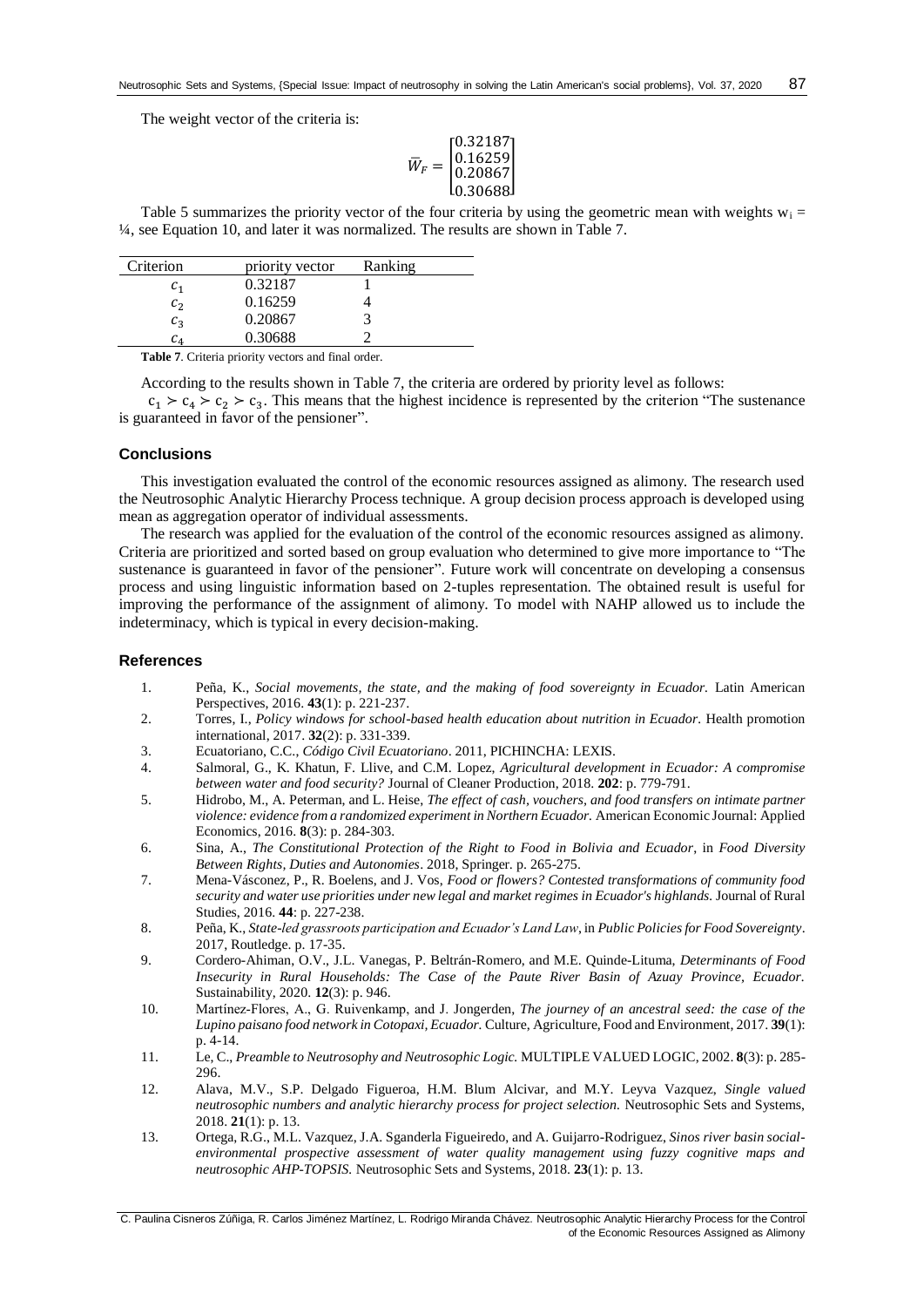- <span id="page-7-0"></span>14. Cadena Posso, A.A., C.J. Lizcano Chapeta, M.L. Sola Iñiguez, and A.F. Gómez Gordillo, *Use of Neutrosophy to analyze problems related to the joint custody of children and adolescents after marriage dissolution.* Neutrosophic Sets and Systems, 2019. **26**(1): p. 23.
- <span id="page-7-1"></span>15. Tarupi, W., Y. Lepage, M.L. Felix, C. Monnier, R. Hauspie, M. Roelants, R. Hidalgo, and M. Vercauteren, *Growth references for weight, height, and body mass index for Ecuadorian children and adolescents aged 5- 19 years.* Arch Argent Pediatr, 2020. **118**(2): p. 117-124.
- <span id="page-7-2"></span>16. Ninsiima, A.B., K. Michielsen, E. Kemigisha, V.N. Nyakato, E. Leye, and G. Coene, *Poverty, gender and reproductive justice. A qualitative study among adolescent girls in Western Uganda.* Culture, Health & Sexuality, 2020: p. 1-15.
- <span id="page-7-3"></span>17. Schnettler, B., E. Miranda-Zapata, K.G. Grunert, A. Grønhøj, P. Jiménez, G. Lobos, M. Lapo, L. Orellana, and C. Hueche, *Satisfaction with life, family and food in adolescents: Exploring moderating roles of familyrelated factors.* Current Psychology, 2020: p. 1-14.
- <span id="page-7-4"></span>18. Saaty, T.L., *Toma de decisiones para líderes*. 2014: RWS Publications.
- <span id="page-7-5"></span>19. Batista Hernández, N. and J. Estupiñán Ricardo, *Gestion empresarial y posmodernidad: Infinite Study.* 2018.
- <span id="page-7-6"></span>20. Morán, J.C.S., J.F.E. Chuga, and W.M. Arias, *Neutrosophic statistics applied to the analysis of socially responsible participation in the community.* Neutrosophic Sets and Systems, Book Series, Vol. 26, 2019: An International Book Series in Information Science and Engineering, 2019. **26**: p. 18.
- <span id="page-7-7"></span>21. Arquero, A., M. Alvarez, and E. Martinez, *Decision Management making by AHP (analytical hierarchy process) trought GIS data.* IEEE Latin America Transactions, 2009. **7**(1): p. 101-106.
- <span id="page-7-8"></span>22. López Cuenca, S.E., *Análisis de factibilidad y pertinencia del programa de Maestría en Administración de Empresas con mención en Innovación mediante el modelo AHP difuso*. 2017, Universidad de las Fuerzas Armadas ESPE. Carrera de Ingeniería Comercial.
- <span id="page-7-9"></span>23. Smarandache, F., S. Broumi, P.K. Singh, C.-f. Liu, V.V. Rao, H.-L. Yang, I. Patrascu, and A. Elhassouny, *Introduction to neutrosophy and neutrosophic environment*, in *Neutrosophic Set in Medical Image Analysis*. 2019, Elsevier. p. 3-29.
- <span id="page-7-10"></span>24. Cornelio, O.M., I.S. Ching, J.G. Gulín, and L. Rozhnova, *Competency assessment model for a virtual laboratory system at distance using fuzzy cognitive map.* Investigación Operacional, 2018. **38**(2): p. 169-177.
- <span id="page-7-11"></span>25. Tubet Abramo, C., *Diseño de una metodología de evaluación de la sostenibilidad del Mix Eléctrico Nacional, basada en el Proceso Analítico Jerárquico (AHP).* 2016.
- <span id="page-7-12"></span>26. Smarandache, F., *Neutrosophic Overset, Neutrosophic Underset, and Neutrosophic Offset. Florentin Smarandache Similarly for Neutrosophic Over-/Under-/Off-Logic, Probability, and Statistics*. 2017.
- <span id="page-7-13"></span>27. Vázquez, M.L. and F. Smarandache, *Neutrosofía: Nuevos avances en el tratamiento de la incertidumbre*. 2018: Infinite Study.
- <span id="page-7-14"></span>28. Cornelio, O.M. and J.G. Gulín, *Modelo para la evaluación de habilidades profesionales en un Sistema de Laboratorios a Distancia.* Revista Cientifica, 2018. **3**(33): p. 1.
- <span id="page-7-15"></span>29. Abdel-Baset, M., I.M. Hezam, and F. Smarandache, *Neutrosophic goal programming.* Neutrosophic Sets & Systems, 2016. **11**: p. 25-34.
- <span id="page-7-16"></span>30. Wang, H., F. Smarandache, Y. Zhang, and R. Sunderraman, *Single valued neutrosophic sets*. 2010: Infinite study.
- <span id="page-7-17"></span>31. Şahin, M., A. Kargın, and F. Smarandache, *Generalized Single Valued Triangular Neutrosophic Numbers and Aggregation Operators for Application to Multi-attribute Group Decision Making*. 2018: Infinite Study.
- <span id="page-7-18"></span>32. Abdel-Basset, M., M. Mohamed, A.-N. Hussien, and A.K. Sangaiah, *A novel group decision-making model based on triangular neutrosophic numbers.* Soft Computing, 2018. **22**(20): p. 6629-6643.
- <span id="page-7-19"></span>33. Hernandez, N.B., M.B. Ruilova Cueva, and B.N. Mazacón, *Prospective analysis of public management scenarios modeled by the Fuzzy Delphi method.* Neutrosophic Sets and Systems, 2019. **26**(1): p. 17.
- <span id="page-7-20"></span>34. Smarandache, F., J.E. Ricardo, E.G. Caballero, M.Y.L. Vasquez, and N.B. Hernández, *Delphi method for evaluating scientific research proposals in a neutrosophic environment.* Neutrosophic Sets and Systems, 2020: p. 204.
- 35. Solís, P.Y.J., B.A.A. Burgos, M.L.T. Palma, C.Y.M. Álvarez, and F.d.R.C. Paredes, *Compensatory fuzzy logic model for impact.* Neutrosophic Sets and Systems, Book Series, Vol. 26, 2019: An International Book Series in Information Science and Engineering, 2019. **26**: p. 40.
- <span id="page-7-25"></span>36. Ricardo, J.E., M.L. Poma, A.A. Pazmiño, A.A. Navarro, L.M. Estévez, and N.B. Hernandez, *Neutrosophic model to determine the degree of comprehension of higher education students in Ecuador.* Neutrosophic Sets & Systems, 2019. **26**.
- <span id="page-7-21"></span>37. Mar, O., I. Ching, and J. González, *Operador por selección para la agregación de información en Mapa Cognitivo Difuso.* Revista Cubana de Ciencias Informáticas, 2020. **14**(1): p. 20-39.
- <span id="page-7-22"></span>38. Ho, W. and X. Ma, *The state-of-the-art integrations and applications of the analytic hierarchy process.* European Journal of Operational Research, 2018. **267**(2): p. 399-414.
- <span id="page-7-23"></span>39. Baque, E., L. Vera, and F. Macías, *Análisis Neutrosófico de la devolución del IVA a los adultos mayores de Manabí Ecuador* Serie Científica de la Universidad de las Ciencias Informáticas, 2020. **13**(5): p. 90-103.
- <span id="page-7-24"></span>40. Ramírez, M.A.C., J.C.d.J.A. Añez, O.I. Ronquillo, R.G.H.Q. Riera, Á.A.R. Vera, J.C.T. Cegarra, and P.M.O. Sotomayor, *Pestel based on neutrosophic cognitive maps to.* Neutrosophic Sets and Systems, Book Series, Vol. 26, 2019: An International Book Series in Information Science and Engineering, 2019. **26**: p. 61.
- 41. Ponce Ruiz, D.V., J.C. Albarracín Matute, E.J. Jalón Arias, L.O. Albarracín Zambrano, L.J. Molina Chalacán, Í.M. Serrano Quevedo, and A.R. Zuñiga Paredes, *Softcomputing in neutrosophic linguistic modeling for the treatment of uncertainty in information retrieval.* Neutrosophic Sets & Systems, 2019. **26**.